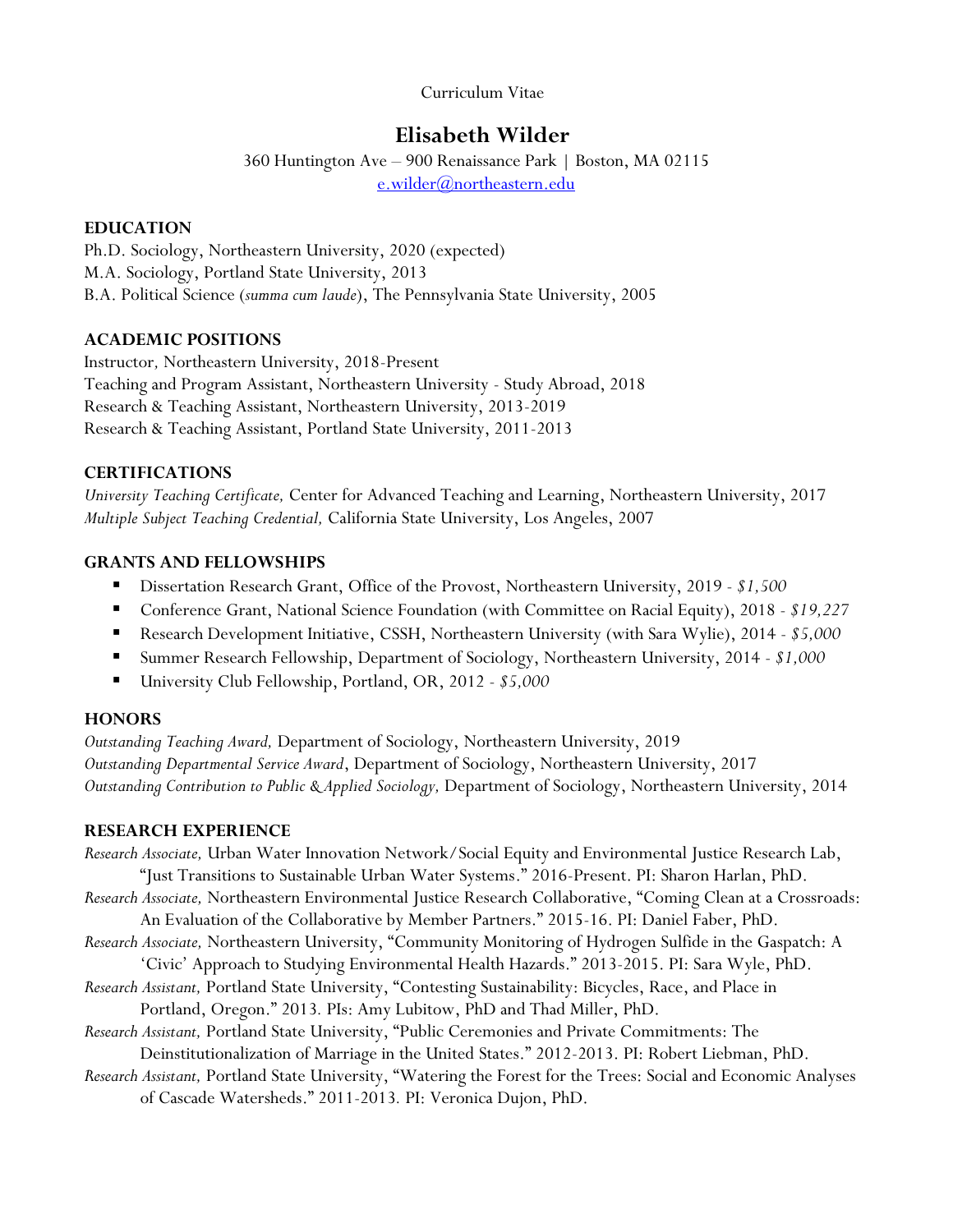### **PUBLICATIONS**

#### Peer Reviewed Articles

- Wylie, Sara, **Elisabeth Wilder**, Lourdes Vera, Deborah Thomas and Megan McLaughlin. 2017. "Materializing Exposure: Developing Methods to Visualize Health Hazards Related to Fossil Fuel Extraction." *Engaging Science, Technology and Society (3): 426-463.*
- **Wilder, Elisabeth**, Jessica Bolson and Sharon Harlan. "Barriers to Sustainability: Community Perspectives on Urban Water Governance." In preparation for submission to *Environmental Research Letters.*
- **Wilder, Elisabeth.** "'Game Over' for the Climate: 'American Interest' Trumps the Environment on TV News." In preparation for submission to *Sociological Perspectives.*

#### Book Reviews

Wilder, Elisabeth**.** 2016. "Capitalism, Qualified: What's in a Name?" *New Solutions* 26(3): 508-11.

Edited Collections

Liévanos, Raoul S., Lauren Richter, **Elisabeth Wilder**, and Jennifer Carrera, eds. Forthcoming (2020). Special Collection on Race and the Environment. *Environmental Sociology*.

#### Book Chapters, Reports, and other Publications

- **Wilder, Elisabeth** and Phil Brown. Forthcoming (2020). "Environmental Factors in Health: The Politics of Exposure." *The International Handbook on Environmental Sociology*. Eds. Pellow, David, Beth Caniglia, Andrew Jorgenson, Stephanie Malin, and Lori Peek. Springer Publishing.
- Liévanos, Raoul S., Lauren Richter, **Elisabeth Wilder**, Jennifer Carrera, and Michael Mascarenhas. Forthcoming (2020). Editorial Introduction: "Race and the Environment: Challenging the White Space of Environmental Sociology." *Environmental Sociology.*
- **Wilder, Elisabeth,** Lauren Richter, Michael Mascarenhas, Raoul S. Liévanos, and Jennifer Carrera. 2019. "The SES Committee on Racial Equity: History and Accomplishments." ASA SES Section News, http://envirosoc.org/Newsletters/Fall2019.pdf.
- Mascarenhas, M., Raoul S. Liévanos, Jennifer Carrera, Lauren Richter, and **Elisabeth Wilder.** 2018. "Reflections on Bridging the Gap: Race and the Environment Mini-Conference." ASA ETS Section News, 3-5. http://envirosoc.org/Newsletters/Fall2018.pdf.
- Mascarenhas, M., Jennifer Carrera, Lauren Richter, and **Elisabeth Wilder**. 2017. "Diversity in Sociology and Environmental Sociology: What we Know About our Discipline." ASA ETS Section News, 1-5. [http://envirosoc.org/Newsletters/Spring2017.pdf.](http://envirosoc.org/Newsletters/Spring2017.pdf)
- **Wilder, Elisabeth.** 2012. "Inextricable Connections: Water and the Forests of the West." Research report submitted to U.S. Forest Service, Pacific Northwest Research Station with policy suggestions.

### **CONFERENCE PRESENTATIONS**

- "One Water, One Future? Visions of Sustainability among Water Professionals and Practitioners." Presented at SSSP Annual Conference in New York, NY August 10, 2019.
- "Barriers to Sustainability: Community Perspectives on Urban Water Governance." Presented at the SSSP Annual Conference in Philadelphia, PA, August 12, 2018.
- "Community Perspectives on Water System Sustainability." Presented at the American Association of Geographers Annual Conference in New Orleans, LA, April 10, 2018.
- "Environmentalism at a Crossroads: Critical Scholarship, Justice, and Transformation." Presented at the SSSP Annual Conference in Montreal, QC, Canada, August 11, 2017.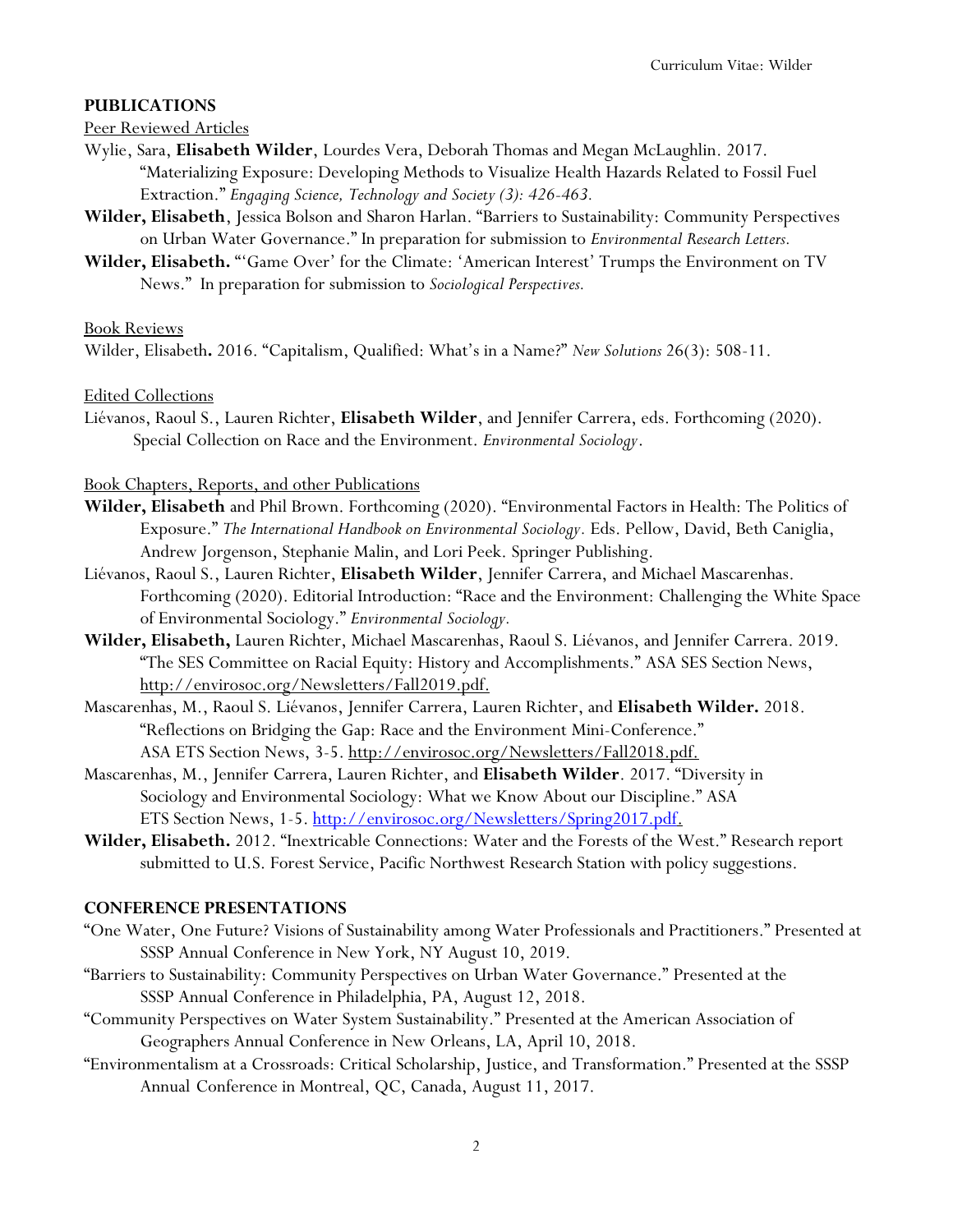- "'Game Over' for the Climate: The Keystone XL Pipeline on TV News." Presented at the American Sociological Association and SSSP Annual Conferences in Seattle, WA, August 2016.
- "Jobs, National Security, and "Some Environmental Concerns": The Keystone XL Pipeline on TV News." Presented at the Eastern Sociological Society Annual Conference, Boston, MA, March 18, 2016.
- "Who Says it's Safe? Community-based Monitoring of Hydrogen Sulfide in the Gaspatch." Presented at the American Sociological Association Annual Conference, Chicago, IL, August 23, 2015.
- "Who Says it's Safe? Community-based Monitoring of Hydrogen Sulfide in the Gaspatch." Presented at the Eastern Sociological Society Annual Conference, New York, NY, February 28, 2015. *Session Moderator.*
- "A 'Civic' Alternative: D.I.Y. Hydrogen Sulfide Monitoring and Mapping." Presented at the Society for Social Studies of Science (4S) Conference, Buenos Aires, Argentina, August 21, 2014.
- "Community Based Environmental Monitoring: Hydrogen Sulfide in the Powder River Basin." Presented at the Pacific Sociological Association's Annual Conference, Portland, OR, March 30, 2014.
- "The Keystone XL Pipeline: Neoliberalism, Frames, and TV News." Presented at the Student Research Symposium, Portland State University, May 8, 2013. *Session Moderator.*
- "'Game Over' for the Climate: Pain at the Pump Trumps the Environment on TV News." Presented at the Pacific Sociological Association's Annual Conference, Reno, NV, March 21, 2013.
- "The Keystone XL Pipeline: 'American Interest' vs. the Environment." Presented at the Sociology Graduate Student Organization's Annual Conference, Portland, OR, March 8, 2013.

# **Conferences and Workshops Organized**

- Organizer and Moderator, "Preparing for the Academic Job Market: Campus Visits." Professional Development Workshop, Department of Sociology and Anthropology, Northeastern University, April 24, 2019.
- Co-Organizer, "Bridging the Gap: A Conference on Race and the Environment," Section on Environmental
- Sociology, American Sociological Association, Temple University, Philadelphia, PA, August 10, 2018. Organizer and Presenter, "Assembling Evidence of Teaching Effectiveness." Professional Development
- Workshop, Department of Sociology and Anthropology, Northeastern University, March 14, 2018.
- Organizer and Presenter, "Effective Instruction and Course Design." Professional Development Workshop, Department of Sociology and Anthropology, Northeastern University, November 1, 2017.

### **INVITED TALKS**

- "Ideological Hegemony and the Environment in Late Capitalism." Environment & Society Course,
- Department of Sociology and Anthropology, Northeastern University, May 24, 2017. "Pinkwashing, Greenwashing and the Limits of Consumer Choice." Environment & Society
	- Course, Department of Sociology and Anthropology, Northeastern University, February 27, 2017.
- "Hydraulic Fracturing: How Did We Get Here?" Environment & Society Course, Department of Sociology and Anthropology, Northeastern University, February 1, 2017.
- "The Politics of Fossil Fuels." Environment & Society Course, Department of Sociology and Anthropology, Northeastern University, October 5, 2016.
- "The Political Economy of Extreme Extraction." Environment & Society Course, Department of Sociology and Anthropology, Northeastern University, May 17, 2016.
- "Academic-Community Partnerships: An Open Forum on Collaborative Environmental Health Research." Local Environmental Action Conference, March 15, 2015.
- "D.I.Y. Hydrogen Sulfide Monitoring." Local Environmental Action Conference, Northeastern University, March 2, 2014.
- "How the Media Frames the Environment." Environmental Sociology Course, Department of Sociology, Portland State University, November 15, 2012.